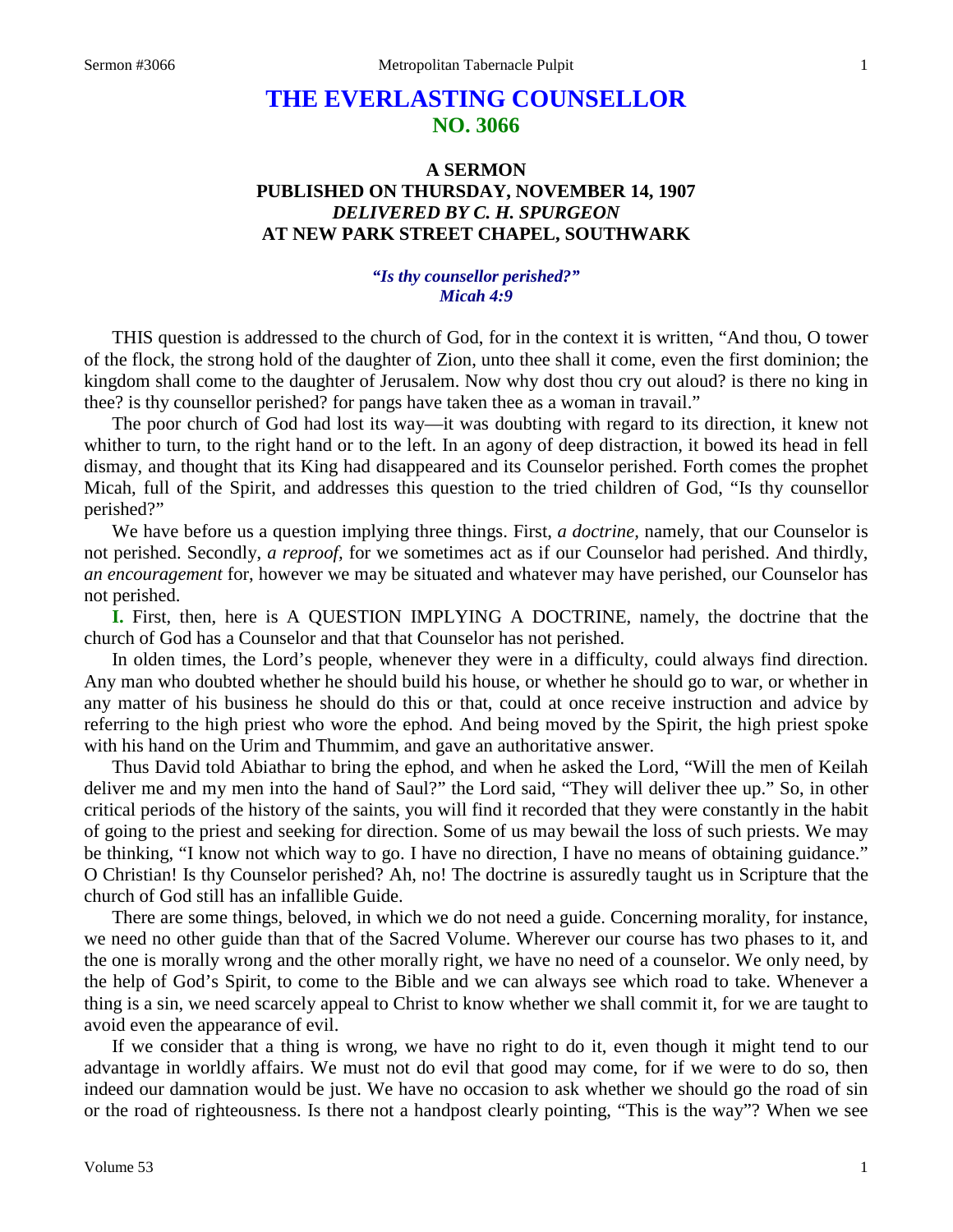that it is the path which Christ has marked out, in which the holy prophets have gone and that wherein apostles followed, we know we ought to walk in it.

But the difficulty is, when two things may be either one of them right and we do not know which to choose—when there are two courses which seem to us to be indifferent as to moral propriety—when there is no law against either, and we can do as seems to us best without staining our profession as Christians, or forgetting to honor God in all our ways. We are in a great difficulty then. We know not what to do.

We are resolved we will not commit a willful sin. Through divine grace, we are determined that we will not sin to rid ourselves of our embarrassments, but we are in such a strait, we do not know what to do. How are we to tell? Is there any means left in the church of God whereby a distressed and entangled traveler on the road to heaven may ascertain his way in the dubious paths of providence, when it is left to his own choice?

We answer—Yes, there is. The Counselor is not perished. There are appointed means still whereby the members of the church of Christ individually have found guidance. These means are not what some take them to be. For instance, they are not by casting lots. Mr. John Wesley very frequently cast lots to know what he should do. Now, I care not who it was that did so, it is all the same to me—it is tempting God. For a man to twist a piece of paper and say, "Black, I go. White, I stop," is tempting God's providence.

I remember a case that happened in the country, when twelve jurymen were almost equally divided as to the guilt of a certain prisoner—and they had the impudence to appeal to God in the matter—and to toss up, "heads or tails," whether the person was innocent or guilty. They were Christian persons too, and they thought they were appealing to God, for they said that the lot was the end of contention.

It is true that lots have been sanctioned in olden times. God has acknowledged lots and has blessed them, but we know of nothing to countenance lots now. We have no right to think we can appeal to God in such a manner. God by His providence can direct it and no doubt He does. "The lot is cast into the lap; but the whole disposing thereof is of the LORD." Still, God will take care that the direction will be such a painful one that we shall be chastised for our presumption in daring thus to appeal to Him. We do not believe in such things, "We have a more sure word of prophecy; whereunto ye do well that ye take heed, as unto a light that shineth in a dark place."

Again, there are some persons who think they are counseled by God when they certainly are not. They will even come to their minister to ask his advice concerning things—when they have already made up their minds what they will do. We have heard a story of a good minister who was applied to by a young woman, to know what she should do in a certain matter. He could perceive full well that she had made up her mind, so he said, "Go outside, and hear what the bells say." The bells of course chimed in her ears, "Do it. Do it." She went home and did it!

A little while later, she found she had got into disgrace by doing it, so she came back to the minister and said, "Sir, you have advised me wrong." "No, I did not," said the minister. "You did not interpret the bells right—go and listen again." She went outside and the bells said, "Never do it! Never do it!"

There are many persons whom we might advise to listen to the bells, for they never seek counsel till they have made their own choice. They call it a guidance of providence, whereas the truth is that they determine beforehand what they will do—and if our advice happens to suit them, they take it—but if not, they prefer their own opinion and give their inclination the benefit of a doubt.

Having thus exposed some of the fallacies in respect to guidance, you will ask me to tell you how our Counselor really does guide us. I will try to explain this to you briefly. There were two or three different manners whereby the Lord guided the children of Israel when they were passing through the wilderness, which may serve to show us the methods of His counsel.

One of them was the fiery cloudy pillar of His providence. Another was the ark of the covenant which always went before them. Another was the advice of Hobab, the father-in-Law of Moses, who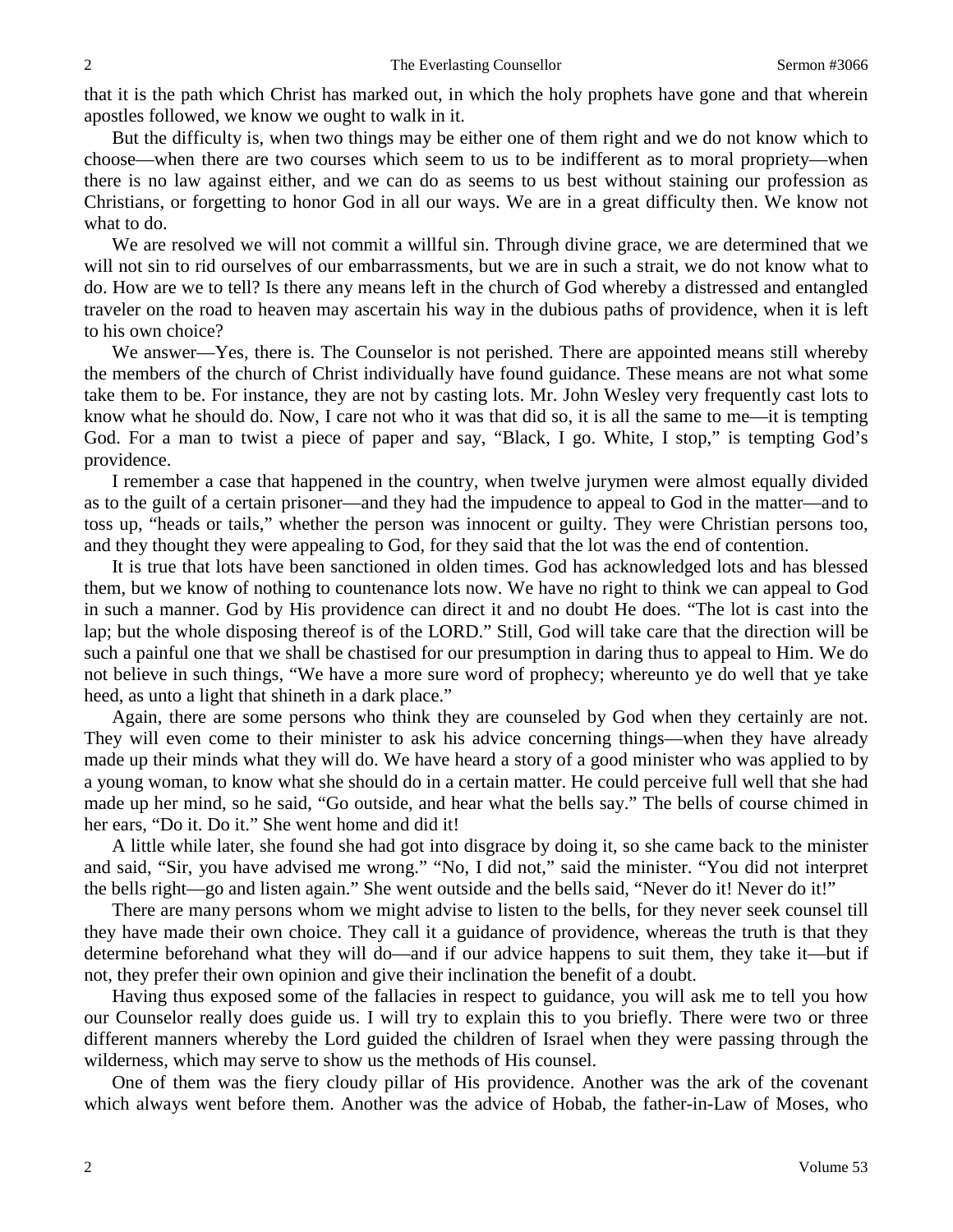knew the best places to pitch the tents. And yet again they had the priest with Urim and Thummim, who told them what they were to do. Each of these things has a spiritual meaning.

First of all, *the fiery cloudy pillar of God's providence is often a very precious guide to God's people*. Beloved, there may be those among you who will not be able to understand my meaning now, and yet, if you live long enough, you will review with pleasure in your old age the truth I am setting forth.

Many a time when the night was dark, the hosts of Israel moved forward by the light of that pillar of fire. There was a necessity for them to proceed in one direction, because there was no light in any other. So you will often find providence going before you*.* Just now, you are in a dilemma. You are saying, "Which road shall I take?" Suddenly, providence stops one of the roads up. Well, you don't need a guide then, because there is only one road to go.

You are saying, "Which of two situations shall I take?" One is taken by somebody else and there is only one left—so that you have no alternative but to follow the cloud. Look at that pillar of providence and you will find it will guide you better than anything else. Seek when you're in difficulty and you know not what to do, to come before God, and say to Him, "O Lord, show me by Your providence what to do! Let events so turn out that I cannot avoid doing that which would be for the best. If there are two doors and I know not which is the proper one, shut one of them up, Lord, even though it should be the one I like best—and then I must go through the other—and so I shall be guided by Your providence."

But instead of that, my hearers, we often run before the cloud, and as the old Puritans had it, "They who ran before the cloud went on a fool's errand and they soon had to come back again." Follow the cloud, beloved. Ask providence to give you direction. You have not perhaps looked to God in the matter, to see His hand in providence.

Good Mr. Muller (of the Orphan Home) says, "In regard to placing out my children in situations for life, in regard to what servants I shall take into my house, and whom I shall receive in my family, I always go and seek direction of God and exercise faith in His Word that, even in these little matters, He will direct and guide me. And when I do so, I do not hear a voice from heaven, but I hear something tantamount to it in providence, which teaches me that such-and-such a thing I ought to do, and that suchand-such a thing I ought not to do."

Do not expect, beloved, to hear voices, to see visions, and to dream dreams, but rather look at providence—see how God's wonder-working wheels turn round, and as the wheels turn so do you. Whichever way His hand points, thither go, and thus God shall guide you, for your Counselor has not yet perished.

Again, there is not only the fiery cloudy pillar of providence, but there is, next, *the ark of the covenant of the Lord, resting in the believer's heart, which often guides him.* You know that the ark is the type of Jesus, and Jesus often leads a Christian by His Holy Spirit immediately exercised upon the heart.

Perhaps when you have read the lives of some eminent Quakers, you have laughed at what they conceived to be the inspiration of the Holy Ghost "moving" them, as they called, to go to certain places. Never laugh at that, beloved. There is more in it than some of you imagine—some of you who are not moved by the Holy Spirit and who cannot understand it. Your nature is so hard and stubborn that you do not feel that gentle influence, that touch of God's hand moving you to do a thing.

But it is not a fancy, mark you—they who know most of spiritual life will attest its reality. I myself, sometimes, (I speak honestly what I do know. I testify what I have felt) have been moved to do certain things from altogether unaccountable reasons, not knowing in the least degree why I was to do them, or understanding why such things would be profitable. Perhaps a text has come forcibly to my mind and I have been obliged to take a certain course which I found afterwards was for the best.

I remember one incident which was a turning-point in my life and led me to this place. I had determined that I would enter a college. I had made up my mind and resolved to see the principal. In fact, I had waited at his house some time to see him, but by divine providence, though I waited in the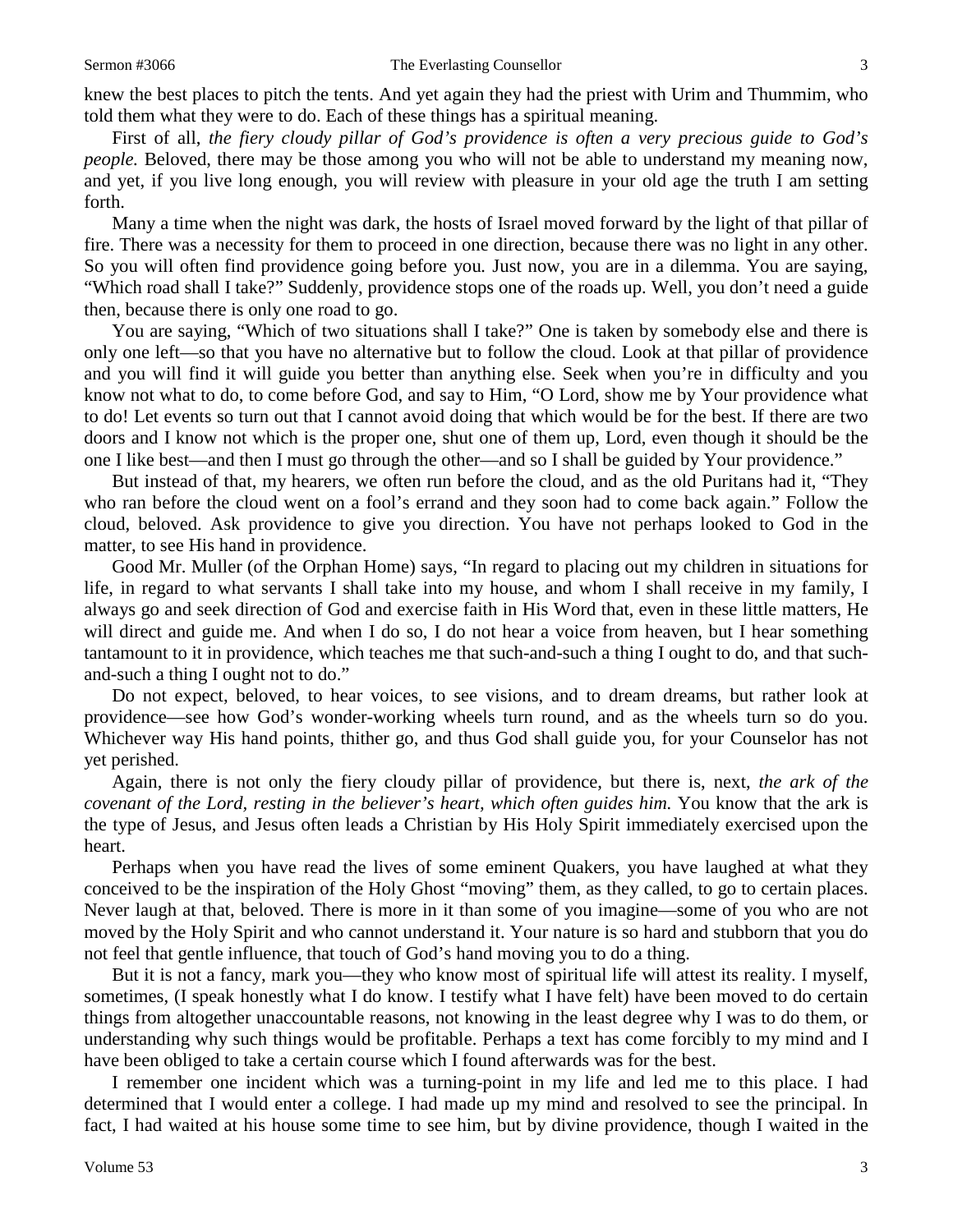house, he was shown into one room and I into another. He never knew that I was there and I never knew that he was there. So there we sat waiting for each other all the time, and I left without seeing him.

I went home and the text came into my mind, "Seekest thou great things for thyself? seek them not." Day after day, week after week, I could neither rest, sleep, nor do anything without these words ringing in my ears, "Seekest thou great things for thyself? seek them not." And as I pondered them, I thought—I know what this means. I have been thinking of great things for myself, but I will no longer seek them. So I made up my mind the other way, and I said, "By God's grace, I will never go there."

Then I found rest for my spirit, by following God's Word. I shall never doubt, as long as I live, that it was a divine impulse—nor shall I ever cast away that thought from my mind. At any rate, it was such an impulse that my conscience could not be easy till I obeyed it. And you, Christians, who look at the inner life—you who live in much fellowship with God—will have divine impulses, you will have divine moving of the Holy Ghost. You will, at certain seasons, be moved to do a certain thing—and I beseech you, if you are so moved, however strange it may seem to yourselves, if you hear the whisper of the Spirit within you—go and do it at once.

There is a remarkable anecdote of an old Christian man, who was stirred up, one night, to go to a certain house on a certain street. And though it was fifteen miles off and it was eventide, he saddled his horse and rode with all haste to the place. He arrived at the city. The lamps were glistening and as he crossed the bridge, he paused at the sound of the river murmuring in his ears, as if to break the solemn stillness of the night. Still he felt a sacred impulse within him urging his steps forward till, at length he reached the street and the house.

When he had arrived at the door and knocked, he waited a long time before there was an answer. Presently, down came a haggard-looking man, who asked, "What are you after?" "Friend," said he, "I am told to come and see you at this hour of the night. Why and wherefore I cannot tell. I know the Lord has some message for your soul."

The man started. "Bless God," he said. "I had this halter around my neck five minutes ago to hang myself. Verily you were moved to come here." Then he cast the rope aside and exclaimed, "Now I know that the Lord has not forgotten me, because He has sent His servant to deliver me out of the hand of the enemy." If this is not a case of being moved by the Holy Spirit, I leave it to those who are so incredulous, or rather, so credulous in their unbelief, as to doubt it.

There are such things, beloved. They may not often happen in so remarkable a manner, but depend upon it, such things are occasionally experienced. The Counselor has not perished and He does speak to the heart. He does put divine impulses there. He does move the soul. He does make us do things of which we should not have dreamed. And thus a strong necessity may be laid upon our circumstances, or it may be laid upon our will, while our understanding is in either case kept in the dark, so that we are led in a way we think not, to prove that our Counselor is not perished.

But there was another mode of guidance. I told you that the children of Israel were guided by Hobab, the father-in-law of Moses. He knew the places where to pitch their tents, he knew where the palm trees grew, he knew the shady side of the rock, he knew where the rippling rills flowed from beneath the rocky mountainside, he knew the best place of shelter from their foes. *Hobab guided them and he was a type of the Gospel ministry.*

And those whom God has called to that honorable service will often be the means of guiding God's people. We have known many come to God's house seeking guidance and have heard them say that the minister described their case exactly. And they have gone away and said, "Although nobody could have told him about me, really, if I had told him all about myself, he could not have spoken more pointedly at me than he did."

Have I not had hundreds of cases of that sort? Why, I have had letters written to me telling me not to be so personal, when I never knew anything whatever of the person who felt aggrieved. What, do any of you object to my being personal? As long as I live, I will be personal to all of you. And if there be an error in any man's conduct or judgment—by the help of God I will show him where he is wrong.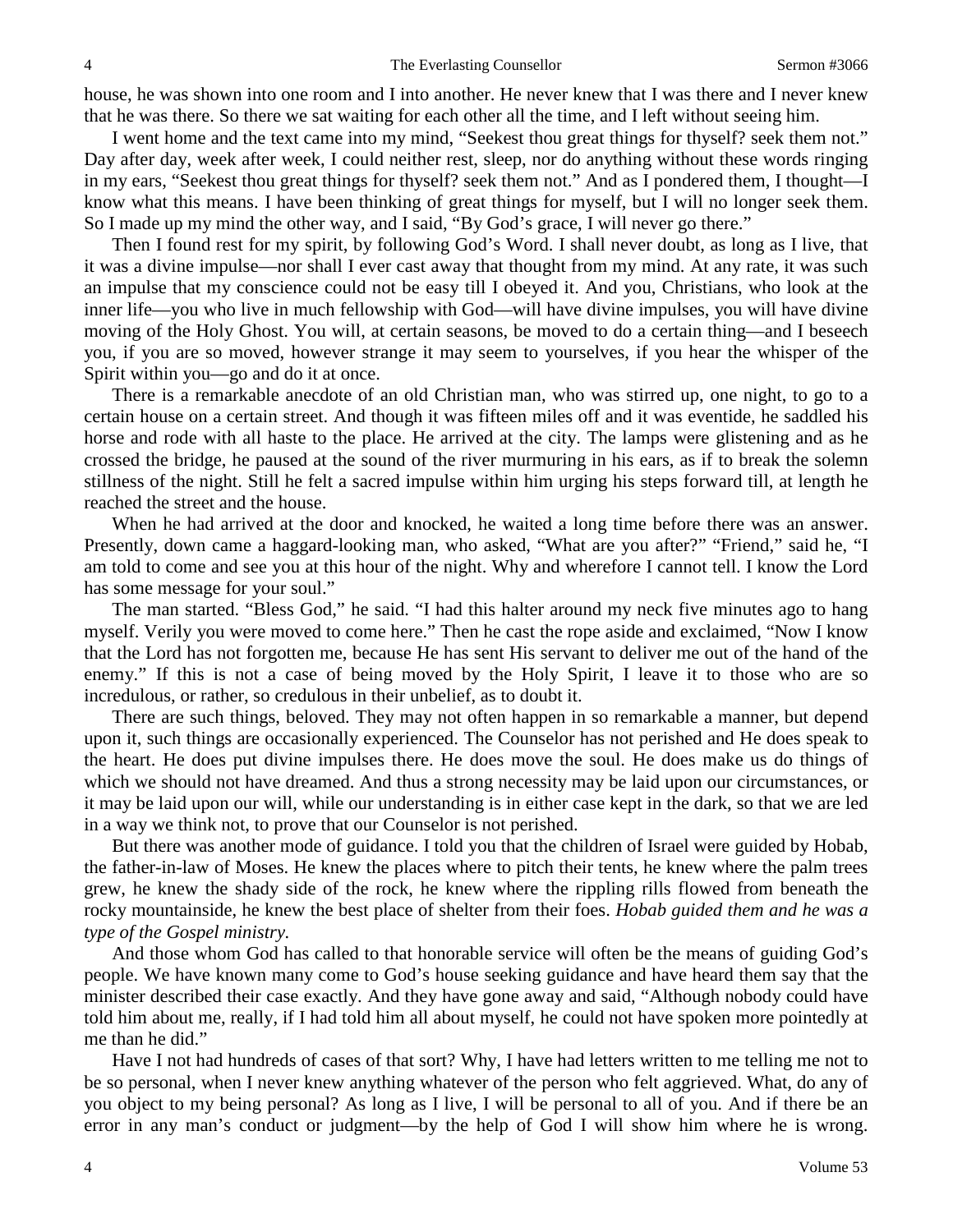Personal preaching is the best kind of preaching. We are not going to avoid personalities. We are striving to reach individual cases as much as possible, that every man may hear the Word of God in his own tongue—and hear it speaking to his own heart.

But how singularly, at times, you have heard your case described! You have gone to the house of God, and sat down in the pew, and the minister has gone into the pulpit, and taken a text just adapted to yourself. He begins to tell you what your position is exactly and then he tells you the way you should go. You cannot help saying as you retire, "That man is a prophet."

Ay, and so he is, for as you will remember, I have often told you this is the way to find out a true servant of the Lord. Daniel was acknowledged to be a true servant of the Lord because he could tell the king both the dream and its interpretation. The astrologers could only tell the interpretation after they had been told the dream. Many can give you advice when they know your case, but the true servant of the Lord does not need to be informed about your case—he knows it beforehand.

You come up here unobserved by your fellow creatures, but what you have done in your closet, that the Lord has told His servant. What you have done in your business, that He has revealed to him in secret communion, and it will be made manifest to your conscience. He will tell you your dream and the interpretation of it, too. And you will say, "Verily, he is a servant of the Lord God of Israel." That is the way to tell a true prophet of the Lord, and I beseech you believe no other.

Do not go to the astrologer or the soothsayer, who wishes to know your experience before he will open to you the future—but go where your experience is unfolded, and where you have all your difficulties grappled with and removed. The Counselor has not perished. Though speaking not in visions, He still leads His people by providence, by divine impulses in the mind, and by a holy ministry which is the oracle of the most high and living God. Still does the gracious Counselor deign to counsel His people.

And the children of Israel were also guided in another way—when the priest inquired of the Lord by the Urim and Thummim. There is a sacred mystery about this, "of which we cannot now speak particularly." Still, I doubt not that by this ordinance, God put a very high honor upon the priesthood and conferred a great privilege on His people.

Now *the peculiar privilege of this dispensation* is not the Urim and Thummim—*it is the gift of the Holy Spirit.* This is the promise of the Lord Jesus Christ to all His disciples, to all who believe on His name. Ah, beloved, you know not much of counsel and guidance if you have not yet received the Holy Ghost. Observe how it is written, "The anointing which ye have received of him abideth in you, and ye need not that any man teach you; but as the same anointing teacheth you of all things, and is truth, and is no lie, and even as it hath taught you, ye shall abide in him."

Do you ask me, "How does the Spirit of God guide us?" I answer, not by making fresh revelations as the Swedenborgians pretend, but by shining upon the Word that has been revealed of old—and by shining in our hearts. So the Spirit witnesses with our spirits. So does He apply to us the promises. So does He open the Scriptures to our understanding and He opens our understanding to understand the Scriptures.

The blessed Spirit also makes intercession for us on earth even as Christ makes intercession for us in heaven. Then He takes of the things of Jesus and shows them unto us. And He guides us by the old paths, where we see the foot-tracks of patriarchs and prophets, apostles and martyrs. Such is the doctrine implied in the inquiry of my text, "Is thy counsellor perished?"

**II.** Then, secondly, THIS QUESTION SUGGESTS A REPROOF—"Is thy counsellor perished?"

It is a reproof, because the child of God does not believe, doctrinally, that his Counselor has perished, but he does so practically. He at times runs of his own accord instead of waiting for the guidance of God. At other times, he is afraid to move forward, even when the finger of Him who "is wonderful in counsel, and excellent in working," has clearly pointed the way and made the vision so plain "that he may run that readeth it."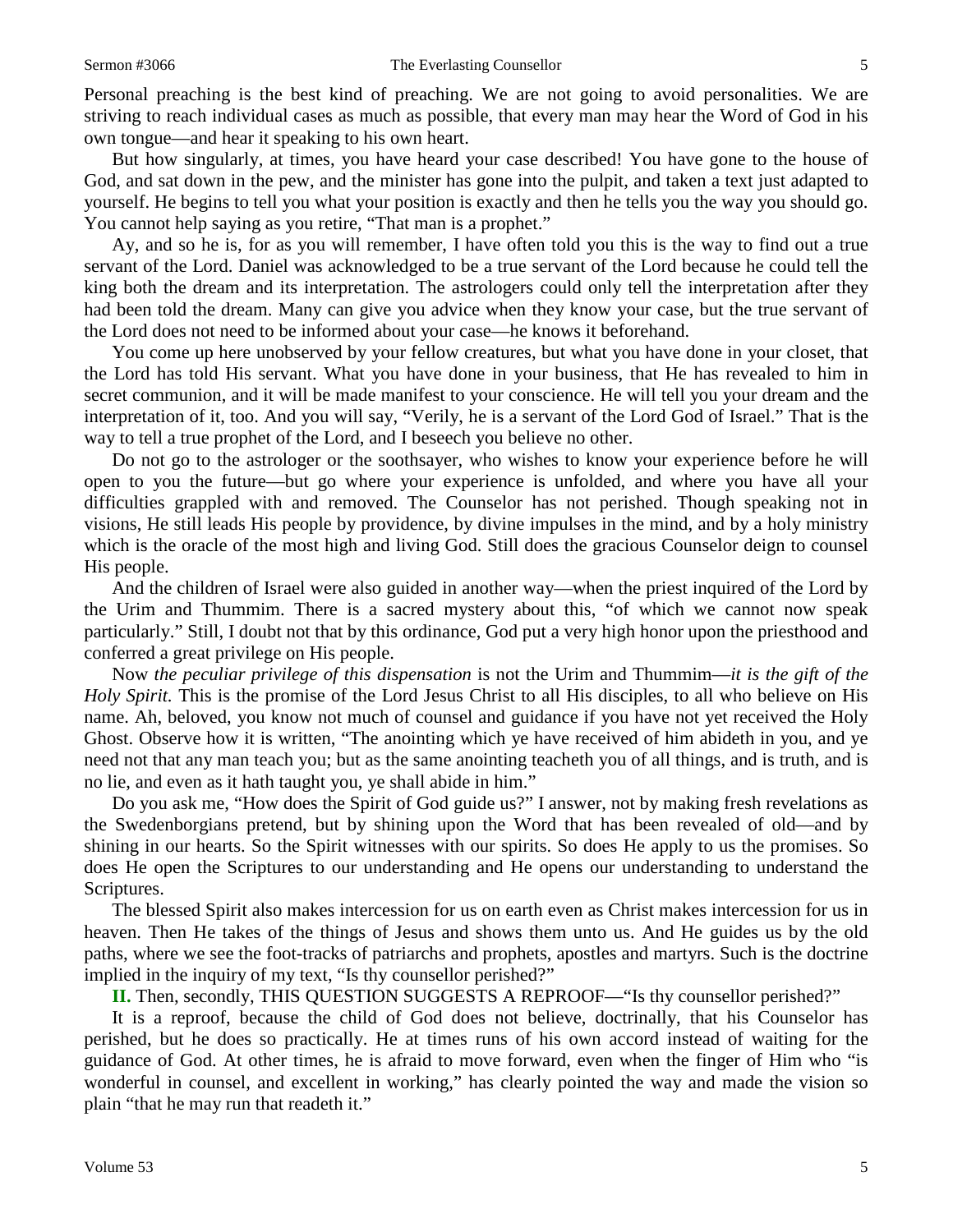How often does the child of God nurse his difficulties as Asaph did when he said, "When I thought to know this, it was too painful for me." But then he adds, "until I went into the sanctuary of God; then understood I their end." O beloved, remember how Habakkuk, in a time of danger, stood upon his watch, and sat upon his tower, to see what the Lord would say unto him.

Remember what Hezekiah did with the letter which he received from the hand of the messengers of Sennacherib, king of Assyria. When he had read it, "he went up into the house of the Lord and spread it before the LORD." Alas, alas! that your lives should be constantly vexed with trifling cares, instead of "casting all your care upon God." The knowledge that "He careth for you" ought to drive all your anxious cares away.

One reason why many of us are slow to take counsel of the Lord is this—*we are not thoroughly emptied of our own conceits.* Let me remind you of that memorable passage in the history of the children of Israel when they came to Kadesh and were proceeding along the borders of Canaan. The spies were sent forth by Moses to bring in their report of the land. And of the twelve, two only brought in a cheering report. The other ten discouraged the hearts of the people with a pitiful tale of walled cities and their giant population.

In vain does Moses admonish them, "Dread not, neither be dismayed." In vain does he assure them, "The LORD shall go before you, he shall fight for you." In vain does he call to remembrance the wonders which the Lord had done in Egypt before their eyes. Faint-hearted and desponding, in this thing they did not believe the Lord their God.

Look again and you shall behold the counterpart. They were not more timid than they were presumptuous. The heart that is prone to misgive is equally liable to presume. No sooner has the commandment been given to return into the wilderness than they gird on every man his weapons of war and go presumptuously up the hill to fight with the Amalekites and the Canaanites—and so they were smitten and fled before them.

Who would imagine that the people who cringed at the mention of the sons of Anak yesterday, would dare to fly in the face of the commandment of God on the morrow? With more of humility, they would have been braver men. Ah, beloved! How closely we resemble those Israelites in measuring ourselves by ourselves! One day we feel so faint that we can attempt nothing for God, and another day our hearts beat so high that we could presume on anything.

The young convert in particular will often complain that he is too weak in faith to pray—and then again he will boast that he feels so strong in faith that he could preach. The oldest of you have never yet learnt the full meaning of these precious words, "*In every thing* by prayer and supplication with thanksgiving, let your requests be made known unto God."

Ah, you may make a deal of ceremony about laying your great troubles before Him, but you do not seem to understand the length and breadth of "everything"—every little thing as well as every great thing. Paul could go into particulars and say, "Whether ye eat, or drink, or whatever ye do." You seek counsel in foul weather but not when the sun shines. You consult the weather instead of watching "the cloud" to regulate your movements.

*The reproof is intended to rebuke our folly as well as our sin.* "Is thy counsellor perished?" What would you think of a captain, out at sea, near a coast where there are many rocks—as on the British coast, which is exceedingly dangerous—if he should say, "Now, sailors, reef your sails. You must be kept still on the ocean, for there are so many rocks, we don't know which way to go"? Imagine him as he walks up and down the deck in melancholy anxiety and says, "Sailors, we can't go on. I don't know which way to steer. I can't tell what to do!"

What would the sailors say? "Sir, are all the pilots dead?" "No, they are not." "Then run up a signal and fetch a pilot." That is the way to steer through your difficulties, but very often, you are pacing up and down the deck and saying, "Oh, I shall never be able to steer through this narrow channel! I shall never be able to escape these dangers. I shall never be able to avoid that rock."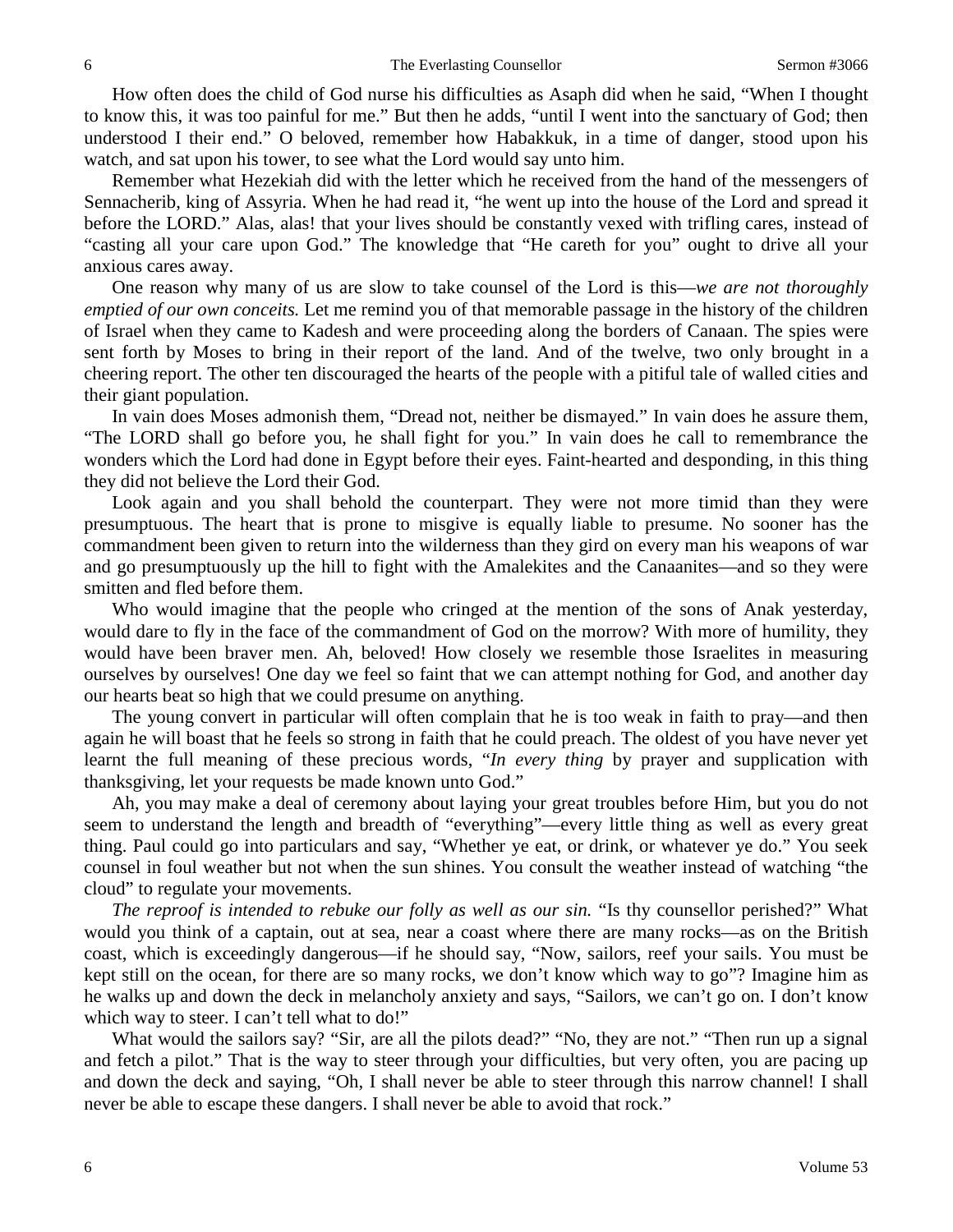But run up the signal and fetch the Pilot. That is the way, for our Counselor is not perished. There is yet a Pilot on shore yet—He will see your signal, and as sure as, by prayer and supplication, with thanksgiving, you make known your requests unto God, He will guide you by His counsel and afterward receive you to glory.

But you often act as if you had no Counselor. You run to one friend, and then to another friend, and you ask their advice. But let me tell you that if you asked advice of the creature all day long, to however many different counselors you went, you would have as many different pieces of advice.

We have heard of a man who, in order to test the doctors and ascertain whether they were true, wrote, I think, to four hundred of them for a prescription, giving them all the same case. And I think he had three hundred eighty different prescriptions, many of them diametrically opposite to one another and not above two of them at all like each other in the smallest degree.

Astonishing, is it not, that there should be such division? But there is equal division of opinion when you come to ask advice of your friends. One says*,* "I would do it." Another says, "I would not do it." Some of old said, "This is the blind man." Others said, "He is like him." There were those, again, who denied his identity. But there were some who said, "The best way is to go to the blind man himself." And he said, "I am he."

It is the wisest plan to go to the Master and ask *Him,* instead of going to our fellow men. You may go round and round and round and take all the advice you like, but you will obtain no guidance, nor direction. Rather follow the example of the disciples who went to Jesus when they were in difficulties. He will guide you through the desert and bring you safely to heaven.

"But" says one, "how may I draw near to this great Counselor, for I am in deep distress?" Ah! then the question comes to you with full power as a reproof. Are you asking how you may find Him? What! Does He not abide with you? Do you not live with Him? Has your Counselor perished? Is He gone? Has He forgotten you? Or do you cease to remember Him—your Friend, your bosom Companion? Do you not hold to Him to walk with you and lodge with you? Do you not live in Him? Verily, this is a reproof to you, for you have lived as if your Counselor had perished. And if you ask, O Christian, how you may draw near, even to His seat, let me tell you there is the sacred ladder of prayer and faith up which you may climb, even to heaven, and talk with Jesus. Let your difficulties be ever so great, go and tell them to your Lord.

You say, "Why*,* He knows them. There is no necessity for telling them to Him." I would have you all, when you are in doubt, go and tell the Lord what you are in doubt about. Go and cross-examine yourselves in prayer. Draw out your confessions. Tell Him all your circumstances. Do not say, "I need not utter them with my mouth, for He knows them"—but tell Him all about them. It will do you good and it will ease your aching hearts.

God likes His people to make a clean breast of it. Speak it in plain English to God. Don't go quoting human prayer-books, but breathe out the plaintive melody of your own sighs. Tell Him, "I am in suchand-such distress and I ask Your gracious guidance." Don't go round about, but go straight to the point. Tell Him what it is and when you have confessed your difficulty, the Lord will help you.

Cast the anchor out and let the Pilot come on board. After that, you may ship your anchor again, and let the Almighty God of Jacob take the tiller, guide you over the stormy billows, and land you in the haven of peace. The Counselor has not perished.

Here, then, is a reproof which may be often of use to us. When we observe the temper and the conduct of Christian people, we frequently think them ill-advised, as if they had no Counselor. Why so timorous and so craven-hearted when duty calls? Why is zeal so wild and so little tempered with discretion? Why does adversity cast you down so much? Why does prosperity make you vaunt yourselves and behave so unseemly?

The answer to such questions, I suppose, is not to be found in any wanton disrespect to the Word of God, or the statutes of His mouth, but you draw not near to the Lord as your Counselor—you hold not sweet fellowship with Him. You may spell over His ancient oracles with diligent care and yet, if you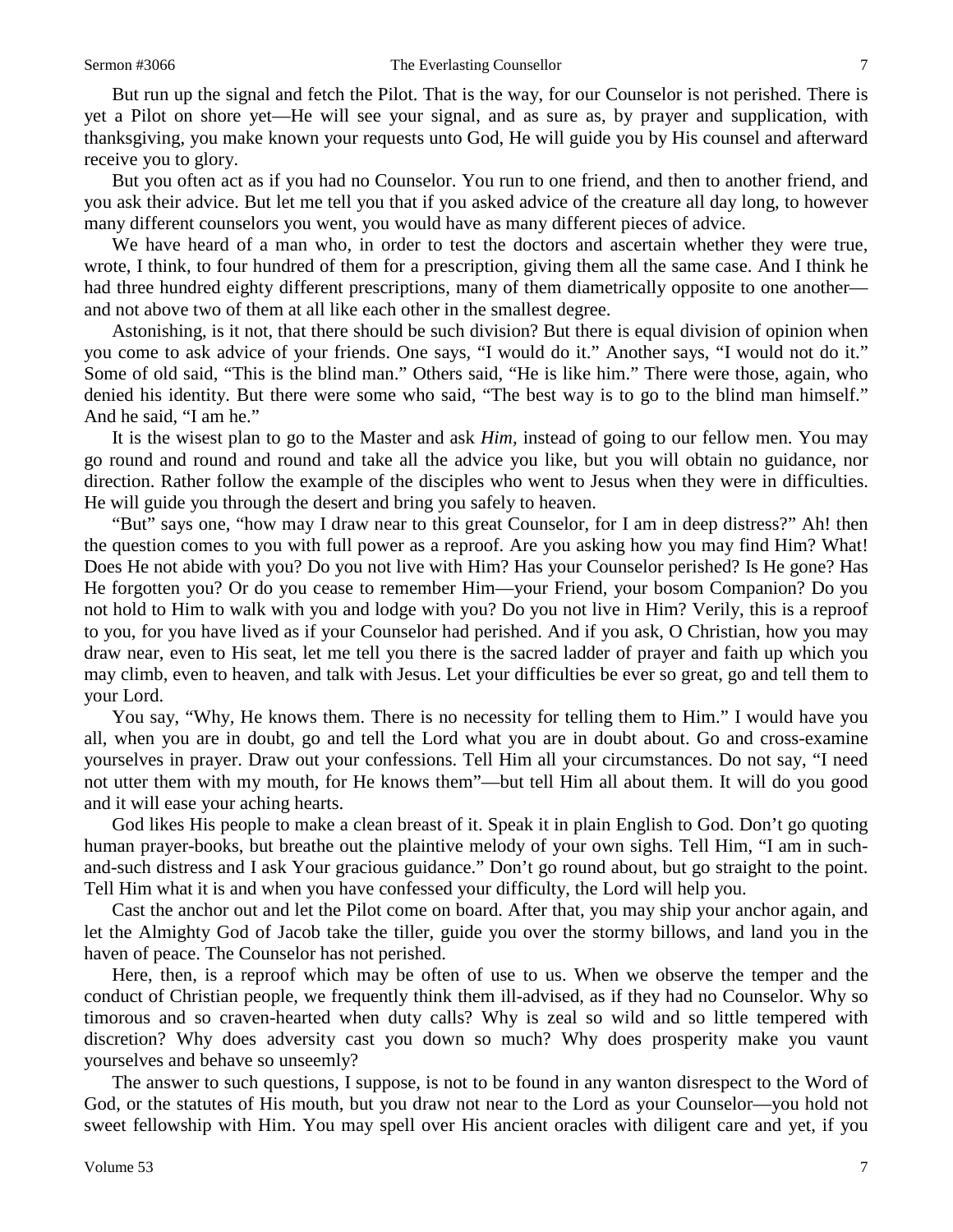have no communion with your Counselor, if you order not your cause before Him, and fill your mouth with arguments, then the reproof belongs to you, "Is thy counsellor perished?" He is an ever-living Advocate. His secret is with them that fear Him. Our blessed Master did not leave His disciples, like orphans, to shift for themselves. Why then should you perplex yourself with strange fears and forebodings? Why run hither and thither to one and another for advice? "Is thy counsellor perished?"

**III.** Now, lastly, here is a word of comfort to the desponding. THE QUESTION IS INTENDED FOR ENCOURAGEMENT. "Is thy counsellor perished?"

There are many things that have perished. There is one of you now lamenting the loss of a dear, pious father. And another is groaning over the corpse of a mother. The yet unburied body of a husband lies within your house. Or perhaps your dead child is yet uncoffined, and you have come here to seek some cordial for your griefs. Well, these have perished—objects of your sweet affection! As a dream they have passed away and lo, they are not! The place that knew them once shall know them no more.

You may weep, mourner, for Jesus wept. Yet you may not despair. If these be gone, your Counselor is not perished. You have lost some friends, but your Counselor is not dead. Some of the private soldiers are slain, but the General is alive. Some of the common people have fallen prey to a disease, but the Counselor lives still.

If anyone had met poor Little-Faith and said to him, "Well, Little-Faith, you have been met by the robbers—what have you lost?" "Oh!" he would have said, "thank God! Thank God! Thank God!" "What for, Little-faith?" "Why, I have lost a great many things, but look here! I have not lost my jewels!"

One of you goes home from business to your private house. As you go, you have to take a large bag with £500 in it. Going along, somebody comes behind you and steals your handkerchief*.* What do you say when you get home? "I did not like to lose the handkerchief, certainly, but never mind, the £500 are safe! I am glad they did not steal that."

So it is with you—some of your earthly comforts have been taken from you, but do not despair. "Is thy counsellor perished?" "No, He is not. He is my Counselor still, and He has not ceased to love me, nor has He ceased to live for me. His affection is not abated. His grace is unchanged. His understanding is unsearchable. He knows the way that I take."

But another says, "I have not lost my friends by death. I could almost wish I had. But sir, they have deserted me. I am a minister. I had deacons who stood by me once, but now they have turned their backs upon me. I had an affectionate church, but there are some who, like Diotrephes, have loved the preeminence and turned against me."

Is that your state, brother? I can pity, if I cannot sympathize with your trouble. I have not felt the same, for my people love their pastor and gather round him in every possible way. But I can tell you this for your comfort, your Counselor is not perished. What though your principal supporter be determined that you should leave the place? What if your familiar friend, with whom you went to the house of God in company, has betrayed you? Your Counselor is not perished.

I think again I hear a whisper from one who says, "I am not a minister, but I am engaged in seeking the welfare of my people. I had helpers once, I thought I was doing good, but one by one they have all withdrawn, and I am left alone, faint and cheerless." You may wish them back for they were good men, but console yourself with this thought—the Counselor is not gone and He is able to support you.

We have heard of an ancient orator, who, when he was speaking, had only one auditor. All who had come to listen at the commencement went away—but he still kept on with his oration. When he closed, the question was asked him, how he could keep on when there was only one person to hear him. "It is true," he said, "I had only one auditor, but that auditor was Plato, and that was enough for me."

So, you may have only one friend, but that one friend is Jesus and He is enough—a host in Himself—the "Wonderful, Counsellor, the Mighty God." O deserted soul, you who walk in solitary places—you who have neither friend nor helper—your Counselor is not perished.